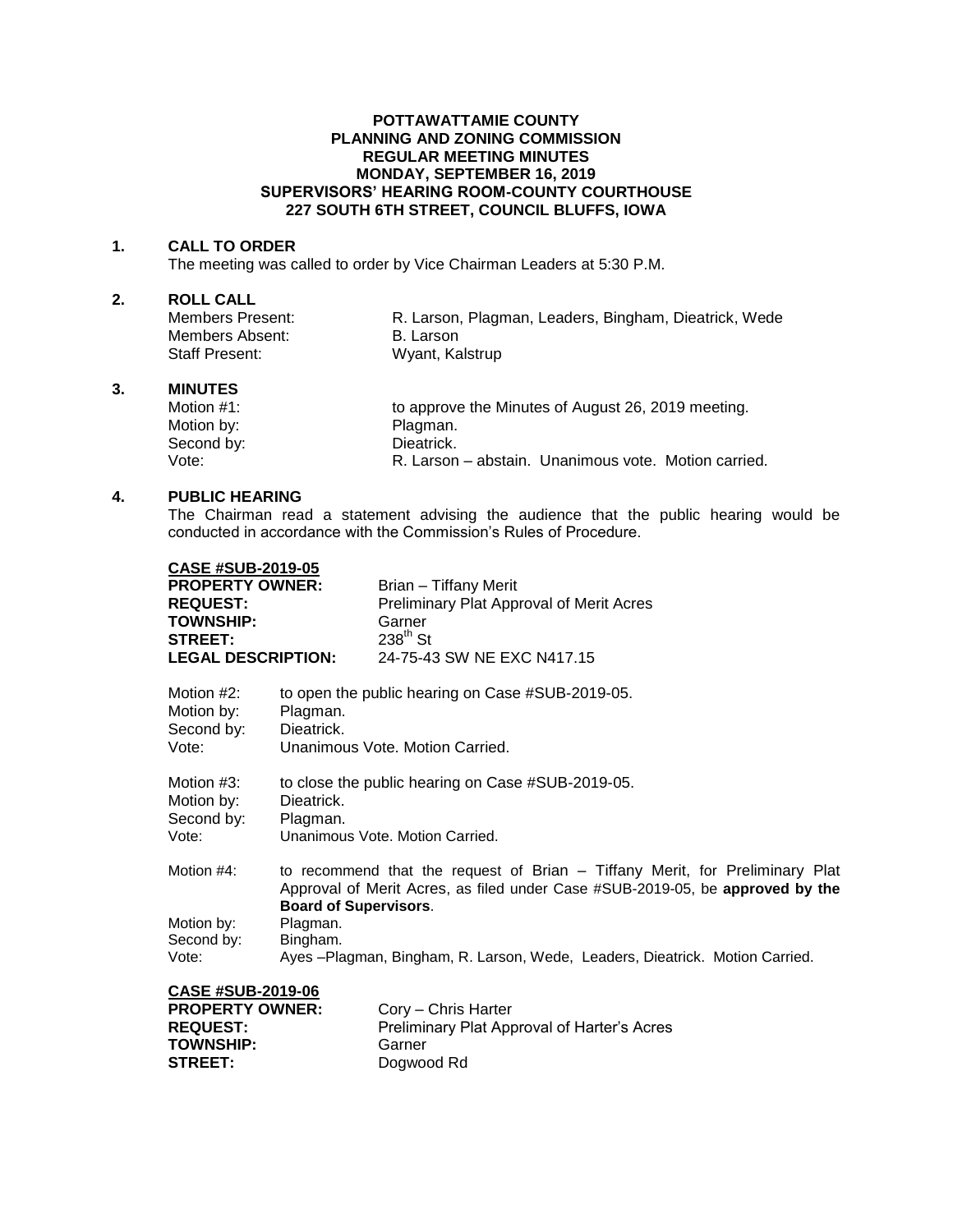# **LEGAL DESCRIPTION:** 25-75-43 PT SE SW N OF RD COMM 20'N SW COR TO C/L DOGWOOD RD TH E ALONG C/L TO E LINE SE SWTH N399.32' W1313.84'S565.58' TO POB(PARCEL D)

# **APPLICANT REQUESTED THIS APPLICATION BE POSTPONED UNTIL OCTOBER 21, 2019**

| <b>CASE #SUB-2019-07</b>  |                                                        |
|---------------------------|--------------------------------------------------------|
| <b>PROPERTY OWNER:</b>    | Coder Farm Co                                          |
| <b>REQUEST:</b>           | <b>Preliminary Plat Approval of Coder Farms Estate</b> |
| <b>TOWNSHIP:</b>          | Garner                                                 |
| <b>STREET:</b>            | McPherson Ave                                          |
| <b>LEGAL DESCRIPTION:</b> | 26-75-43 NW SE EXC WLY490.64' and 26-75-43 SW SE EXC   |
|                           | WLY437.63'                                             |

| Motion #5:<br>Motion by:<br>Second by:<br>Vote: | to open the public hearing on Case #SUB-2019-07.<br>Plagman.<br>Dieatrick.<br>Unanimous Vote, Motion Carried.                                                 |  |  |
|-------------------------------------------------|---------------------------------------------------------------------------------------------------------------------------------------------------------------|--|--|
| Motion #6:                                      | to close the public hearing on Case #SUB-2019-07.                                                                                                             |  |  |
| Motion by:                                      | R. Larson.                                                                                                                                                    |  |  |
| Second by:                                      | Plagman.                                                                                                                                                      |  |  |
| Vote:                                           | Unanimous Vote, Motion Carried.                                                                                                                               |  |  |
| Motion #7:                                      | to recommend that the request of Coder Farm Co, for Preliminary Plat Approval of<br>Coder Farms Estates, as filed under Case #SUB-2019-07, be approved by the |  |  |
|                                                 | <b>Board of Supervisors.</b>                                                                                                                                  |  |  |
| Motion by:                                      | R. Larson                                                                                                                                                     |  |  |
| Second by:                                      | Bingham.                                                                                                                                                      |  |  |
| Vote:                                           | Ayes – Plagman, Bingham, R. Larson, Wede, Leaders, Dieatrick. Motion Carried.                                                                                 |  |  |

|--|

| <b>PROPERTY OWNER:</b>    | Richard P Wenninghoff                                |
|---------------------------|------------------------------------------------------|
| <b>REQUEST:</b>           | Preliminary Plat Approval of Wenninghoff Subdivision |
| <b>TOWNSHIP:</b>          | Hazel Dell                                           |
| <b>STREET:</b>            | $205^{\text{th}}$ St                                 |
| <b>LEGAL DESCRIPTION:</b> | 21-76-43 SW SE W OF RD                               |

| Motion #8:  | to open the public hearing on Case #SUB-2019-08.                                                                                                                                                   |
|-------------|----------------------------------------------------------------------------------------------------------------------------------------------------------------------------------------------------|
| Motion by:  | R. Larson.                                                                                                                                                                                         |
| Second by:  | Bingham.                                                                                                                                                                                           |
| Vote:       | Unanimous Vote, Motion Carried.                                                                                                                                                                    |
| Motion #9:  | to close the public hearing on Case #SUB-2019-08.                                                                                                                                                  |
| Motion by:  | R. Larson.                                                                                                                                                                                         |
| Second by:  | Dieatrick.                                                                                                                                                                                         |
| Vote:       | Unanimous Vote, Motion Carried.                                                                                                                                                                    |
| Motion #10: | to recommend that the request of Richard P Wenninghoff, for Preliminary Plat<br>Approval of Wenninghoff Subdivision, as filed under Case #SUB-2019-08, be<br>approved by the Board of Supervisors. |
| Motion by:  | Plagman.                                                                                                                                                                                           |
| Second by:  | Dieatrick.                                                                                                                                                                                         |
| Vote:       | Ayes – Plagman, Bingham, R. Larson, Wede, Leaders, Dieatrick. Motion Carried.                                                                                                                      |